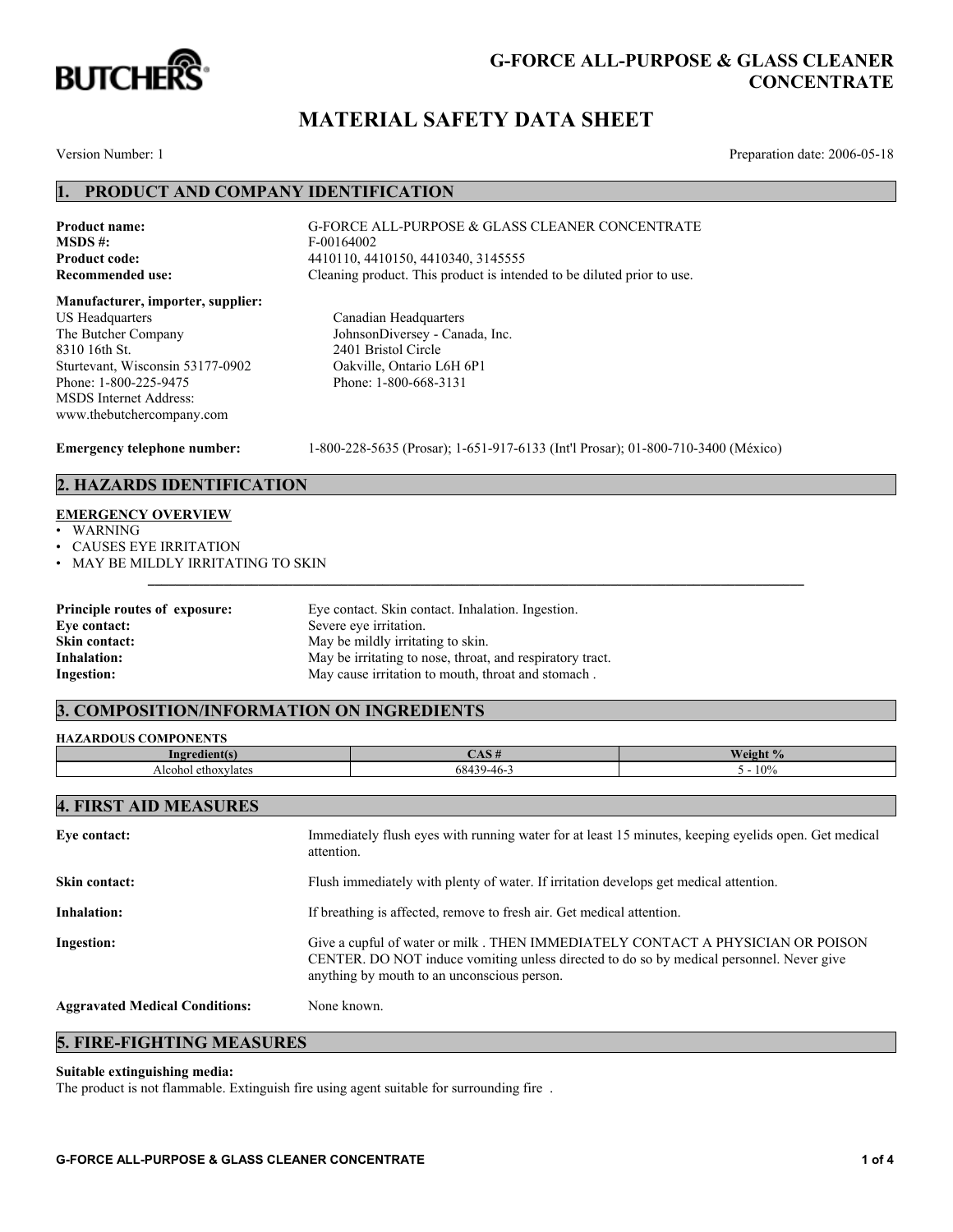**Extinguishing media which must not be used for safety reasons:** None.

**Special protective equipment for firefighters:**

As in any fire, wear self-contained breathing apparatus pressure-demand, MSHA/NIOSH (approved or equivalent) and full protective gear

**Specific hazards:** None known. **Unusual hazards:** None known **Specific methods:** No special methods required

| <b>NFPA</b>                                               | Health: 2                             | <b>Flammability:</b> 0                                                                                                                        | <b>Instability:</b> 0 |
|-----------------------------------------------------------|---------------------------------------|-----------------------------------------------------------------------------------------------------------------------------------------------|-----------------------|
|                                                           | <b>6. ACCIDENTAL RELEASE MEASURES</b> |                                                                                                                                               |                       |
| <b>Personal precautions:</b>                              |                                       | Use personal protective equipment                                                                                                             |                       |
| <b>Environmental precautions</b><br>and clean-up methods: |                                       | Absorb spill with inert material (e.g. dry sand or earth), then place in a chemical waste container. Use a<br>water rinse for final clean-up. |                       |
|                                                           | 7. HANDLING AND STORAGE               |                                                                                                                                               |                       |

**Handling:** Avoid contact with skin, eyes and clothing. Do not taste or swallow. Remove and wash contaminated clothing and footwear before re-use. Wash thoroughly after handling. Product residue may remain on/in empty containers. All precautions for handling the product must be used in handling the empty container and residue. FOR COMMERCIAL AND INDUSTRIAL USE ONLY. **Storage:** Protect from freezing. Keep tightly closed in a dry, cool and well-ventilated place. KEEP OUT OF THE REACH OF CHILDREN.

## **8. EXPOSURE CONTROLS / PERSONAL PROTECTION**

#### **Engineering measures to reduce exposure:**

No special ventilation requirements. General room ventilation is adequate.

|  | <b>Personal Protective Equipment</b> |
|--|--------------------------------------|
|  |                                      |

| Eye protection:                | Chemical splash goggles.                                              |
|--------------------------------|-----------------------------------------------------------------------|
| <b>Hand protection:</b>        | Chemical resistant gloves                                             |
| Skin and body protection:      | No special protective clothing is required.                           |
| <b>Respiratory protection:</b> | No special protective clothing is required.                           |
| <b>Hygiene measures:</b>       | Handle in accordance with good industrial hygiene and safety practice |

**HMIS** 

**Health**  2 **Fire Hazard** 0

**Reactivity**   $\theta$ 

**Personal protective equipment** 



## **9. PHYSICAL AND CHEMICAL PROPERTIES**

**Solubility in other solvents:** No information available **Partition coefficient (n-octanol/water):** No information available **pH:** 9.1 **Dilution pH:** No information available. **Specific gravity:** 1.007 **Density:** 8.4lbs/gal **Bulk density:** No information available **Evaporation Rate** No information available **Solubility:** Soluble **VOC:**  $4.15\%$  \* **Physical State:** Liquid **Color:** Green

**Vapor density:** No information available **Viscosity:** No information available **Appearance:** Aqueous solution **Odor:** Solvent

| <b>Boili</b><br>ange:<br>$\sim$ $\sim$ $\sim$ | . |
|-----------------------------------------------|---|
| Melting<br>$\ldots$ ang $\circ$<br>n          |   |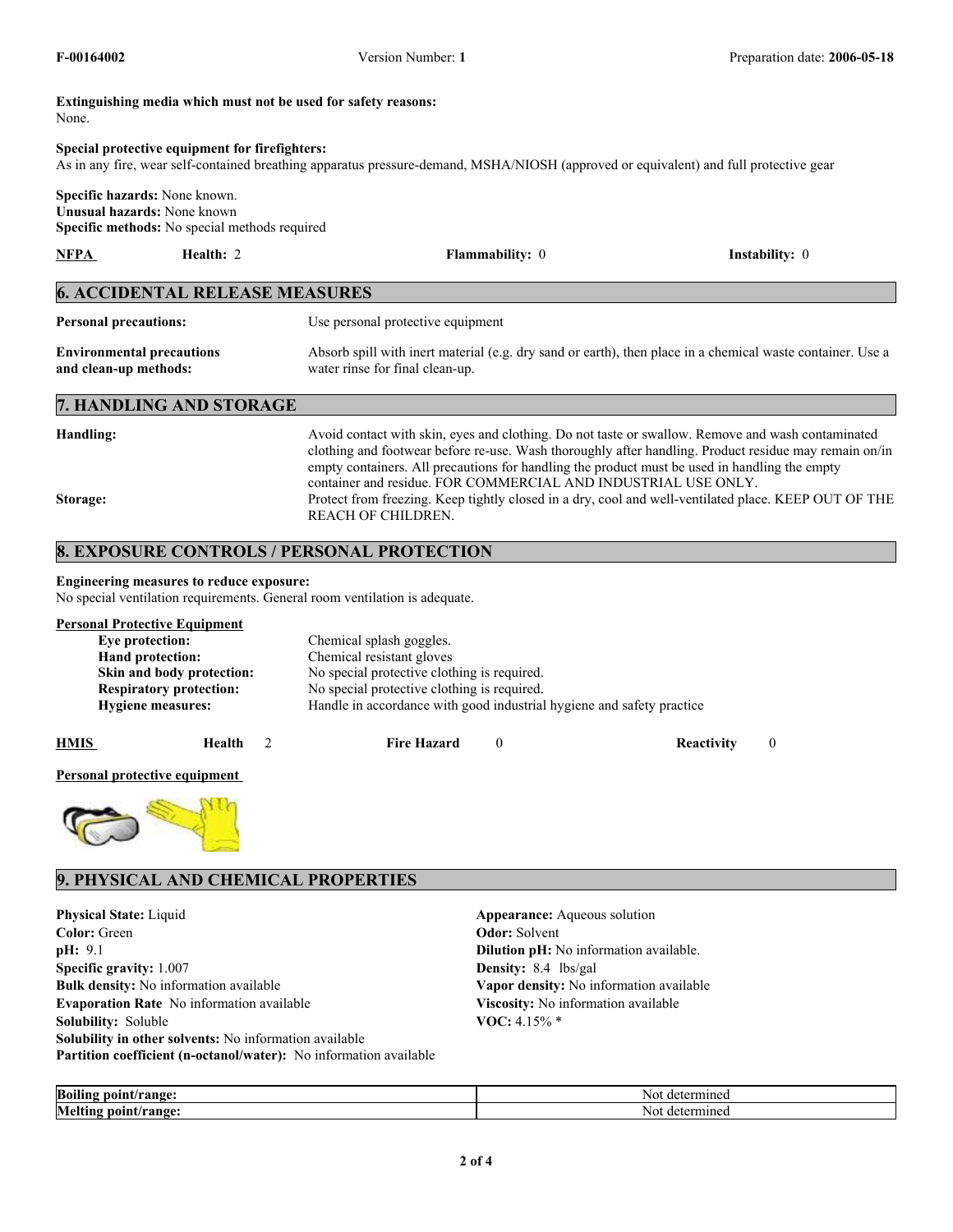| 9. PHYSICAL AND CHEMICAL PROPERTIES |                          |  |  |
|-------------------------------------|--------------------------|--|--|
| <b>Flash point:</b>                 | $>200$ (°F) $>93.3$ (°C) |  |  |
| <b>Decomposition temperature:</b>   | Not determined           |  |  |
| Autoignition temperature:           | No information available |  |  |
| <b>Elemental Phosphorous:</b>       | $0\%P$                   |  |  |

\* - Title 17, California Code of Regulations, Division 3, Chapter 1, Subchapter 8.5, Article 2, Consumer Products, Sections 94508

| <b>10. STABILITY AND REACTIVITY</b>      |                                          |  |  |
|------------------------------------------|------------------------------------------|--|--|
| Stability:                               | The product is stable.                   |  |  |
| <b>Polymerization:</b>                   | Hazardous polymerization does not occur. |  |  |
| <b>Materials to avoid:</b>               | None known.                              |  |  |
| <b>Conditions to avoid:</b>              | Do not freeze.                           |  |  |
| <b>Hazardous decomposition products:</b> | None reasonably foreseeable.             |  |  |

## **11. TOXICOLOGICAL INFORMATION**

| <b>HAZARDOUS COMPONENTS</b> |
|-----------------------------|
|                             |

| Ingredient             | DEA<br>Kai                               | $\sim$ $\sim$<br><b>Rabbit</b><br>Jermal | 30°<br><b>Rat</b><br>Inhalation |
|------------------------|------------------------------------------|------------------------------------------|---------------------------------|
| Alcohol<br>ethoxylates | $\overline{\phantom{a}}$<br>, mg/ki<br>_ | $\sqrt{\alpha}/r$<br>$\epsilon$ is a     | Not available                   |
|                        |                                          |                                          |                                 |

**Chronic toxicity:** None known

**Acute toxicity** Oral LD50 estimated to be greater than 5000 mg/kg. Dermal LD50 estimated to be > 2000 mg/kg

#### **Specific effects**

| None known |
|------------|
| None known |
| None known |
| None known |
|            |

## **12. ECOLOGICAL INFORMATION**

**Environmental Information:** No data available

# **13. DISPOSAL CONSIDERATIONS**

### **Waste from residues / unused products:**

Dispose of according to all federal, state and local applicable regulations

## **14. TRANSPORT INFORMATION**

**DOT/TDG:** Please refer to the Bill of Lading/receiving documents for up to date shipping information

## **15. REGULATORY INFORMATION**

#### **International Inventories**

All components of this product are listed on the following inventories: U.S.A. (TSCA), Canada (DSL/NDSL).

### **U.S. Regulations**

**California Proposition 65:** This product is not subject to the reporting requirements under California's Proposition 65

#### **STATE RIGHT TO KNOW**

| Ingredient(s)                  | CAS#       | <b>MARTK:</b> | <b>NJRTK:</b> | <b>PARTK:</b> | <b>RIRTK:</b> |
|--------------------------------|------------|---------------|---------------|---------------|---------------|
| Water                          | 7732-18-5  |               |               |               |               |
| Sodium citrate                 | 6132-04-3  |               |               |               |               |
| Alcohol ethoxylates            | 68439-46-3 |               |               |               |               |
| l-butoxypropanol               | 5131-66-8  | -             | -             |               |               |
| Disodium cocoamphodipropionate | 68604-71-7 |               | -             |               |               |